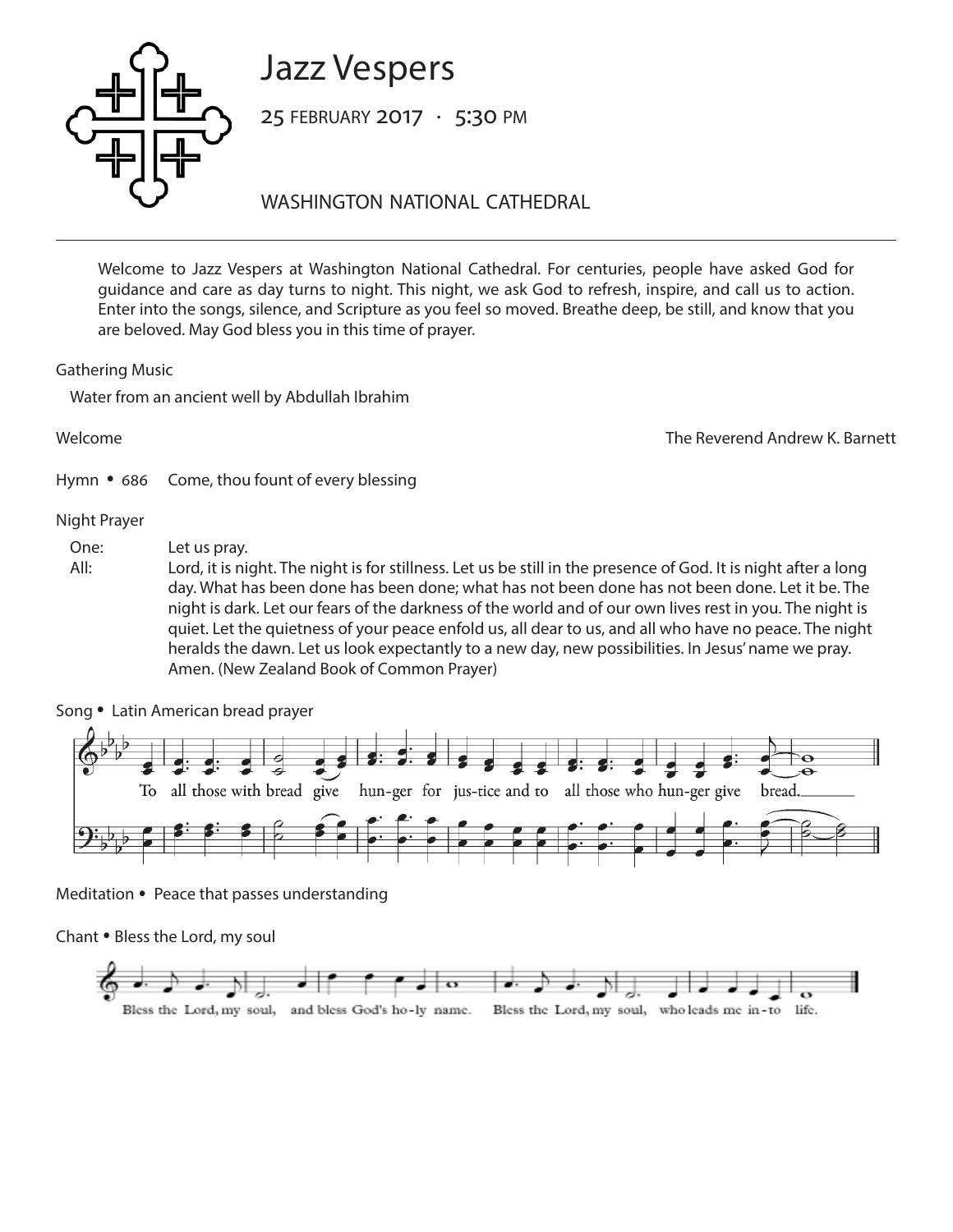Prayer

One: Let us pray.

All: Forgiveness does not relieve someone of responsibility for what they have done. Forgiveness does not erase accountability. It is not about turning a blind eye or even turning the other cheek. It is not about letting someone off the hook or saying it is okay to do something monstrous. Forgiveness is simply understanding that every one of us is both inherently good and inherently flawed. Within every hopeless situation and every seemingly hopeless person lies the possibility of transformation. (Desmond Tutu)

Hymn • 671 Amazing grace! how sweet the sound

An extended period of silence is kept.

Meditation • Go down, Moses

An offering is collected.

## Prayer

## One: Let us pray.

All: How beautiful upon the mountains are the feet of the messenger who announces peace, who brings good news, who announces salvation, who says to Zion, 'Your God reigns.' Listen! Your sentinels lift up their voices, together they sing for joy; for in plain sight they see the return of the Lord to Zion. Break forth together into singing, you ruins of Jerusalem; for the Lord has comforted the people, and has redeemed Jerusalem. The Lord has bared his holy arm before the eyes of all the nations; and all the ends of the earth shall see the salvation of our God. (Isaiah 52nd )

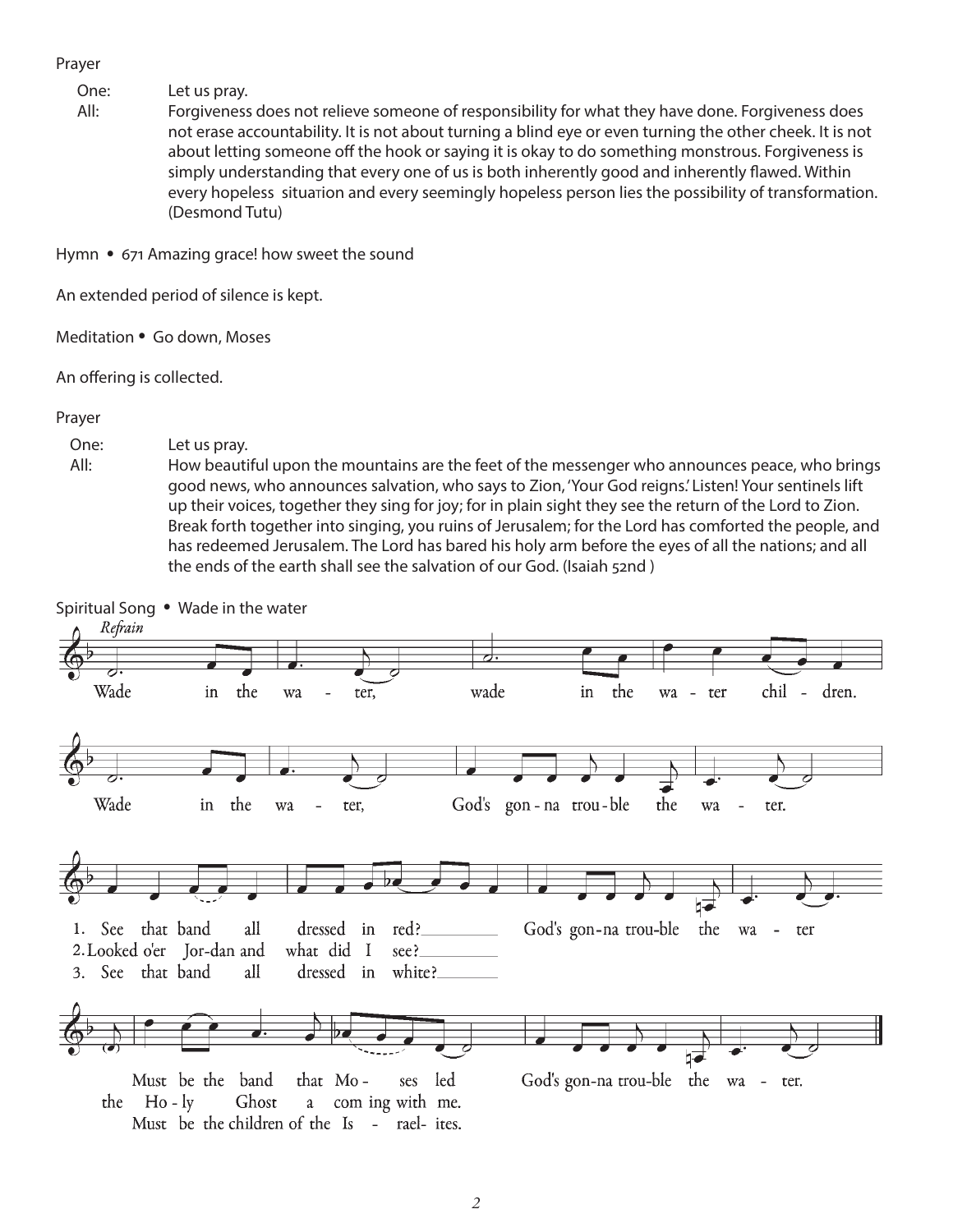## The Lord's Prayer

One: Our Father,

All: who art in heaven, hallowed be thy name. Thy kingdom come, thy will be done, on Earth as it is in Heaven. Give us this day our daily bread, and forgive us our trespasses as we forgive those who tres pass against us. Lead us not into temptation and deliver us from evil. For thine is the kingdom, and the power, and the glory, for ever and ever. Amen.

# Closing Song

We've come this far by faith



Benediction

One: Go out into the world in peace. Have courage, hold on to what is good. Return no one evil for evil. Strengthen the faint-hearted, support the weak, help the suffering, honor everyone. Love and serve God, rejoicing in the power of the Spirit. And may the blessing of Almighty God be with you now, and remain with you always.

All: Amen.